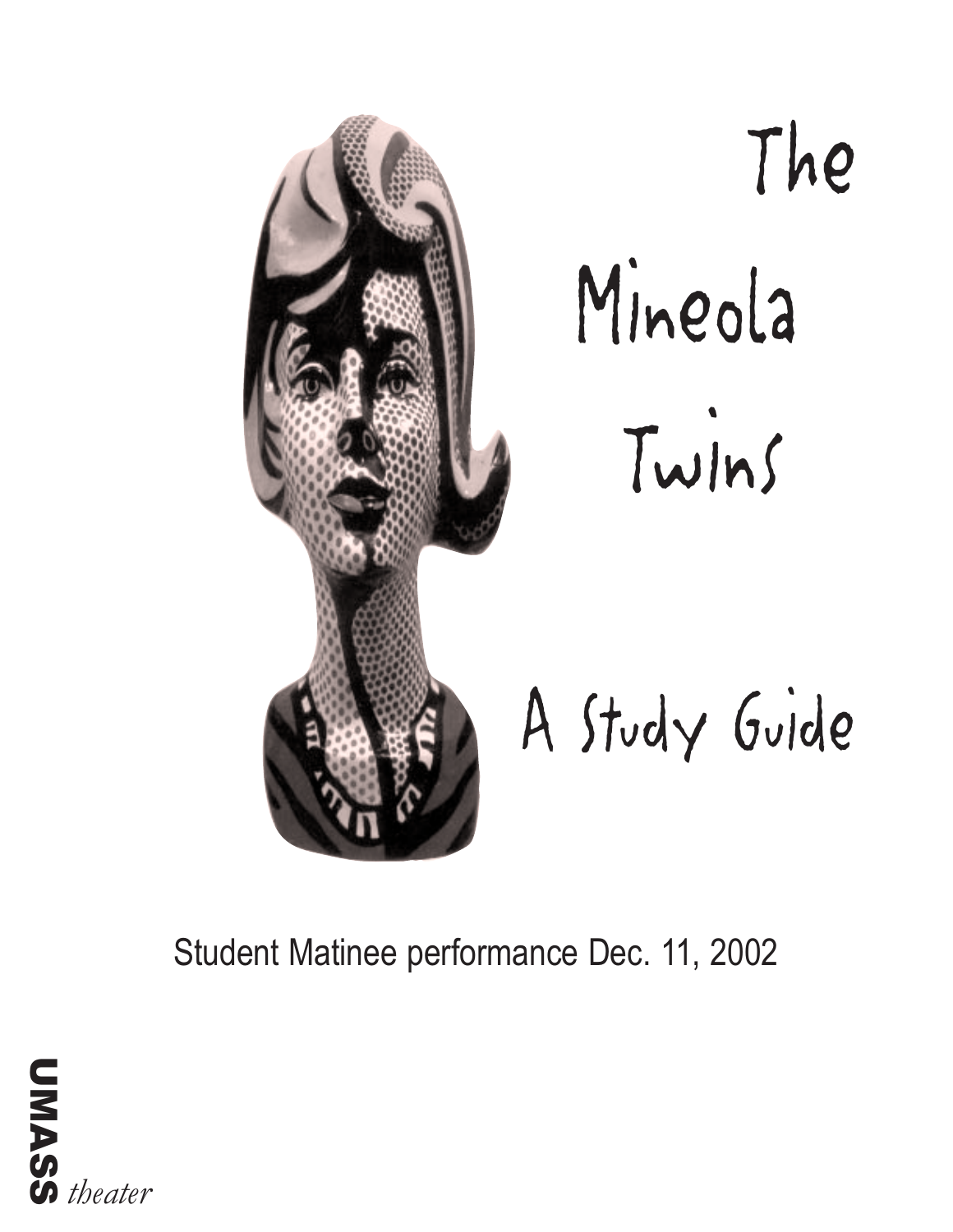# *The Mineola Twins*: A Synopsis of the Plot

As the title of the play indicates, *The Mineola Twins* traces the lives of a pair of sisters. Though they look almost exactly alike, their personalities couldn't be more different. And though they share that special "twin bond" that we often hear about, they also spend much of their time and energy pushing away from each other, defining themselves in opposition to each other, both in their real lives in in their dreams.

When we first meet them in the 1950s, Myrna, the "good" twin, and Myra, the "evil" twin, are high schoolers. Good and evil are defined in terms of that time but in an exaggerated way. Good women are chaste and virginal, have marriage as their top goal in life, and are secondary to the men in their lives. Myrna is doing her best to live up to these ideals, and already has herself a virtuous fiancé. But she is disturbed by her sister's total disregard for the rules. Myra is messy, promiscuous, rebellious, works as a cocktail waitress and wants anything but the proverbial house with the white picket fence.

Things come to a showdown for the sisters after Myrna's sexually frustrated fiancé Jim ends up having a one-night stand with Myra — and Myrna finds out about it.

Flash forward to 1969. We see Myrna standing in a bank line accompanied by her teenage son, Kenny. She is "a woman who continues to embrace the fifties; only the hem of her skirt tells us it is actually 1969," Vogel writes. The conversation between Myrna and Kenny fills us in on what the twins have been doing since we last saw them. Myrna's married, but not to Jim. By now, she's a bitter woman who's had a mental breakdown and spent time in a mental institution.

Myra, meanwhile, is involved with a radical 1960s anti-war group and, disguised as her twin, took part in the group's bank robbery. Now, she's an emotional mess, on the lam. She shifts from defiant anti-establishment talk to laments about her situation and regrets about what's happened to her twin. Myrna, despite everything, has sent her son Kenny (who seems more a chip off Myra's block than Myrna's) to Myra with money to fund her escape.

We flash forward once again, this time 20 years to 1989. Again, the scene opens with Myrna. Always a supporter of right-wing ideas, she's no different now: She is the popular host of a radio talk-show called *Talk Back, Get Back, Bite Back*, and she is the president of Concerned Americans for America, a group representing conservative causes.

In the studio, she's visited by Ben, Myra's young son. Just as Kenny seems to have been born to the wrong twin from an ideological standpoint, so has Ben, who idolizes his aunt and wants to grow up to be just like her. The two talk and Myrna shares her views of Myra's current life — she is now a lesbian and works for reproductive rights, both abhorrent to Myrna.

The final showdown comes at the women's health clinic where Myra works. Myrna shows up, dressed like her twin, but with nefarious plans in mind. She wants to blow up the clinic. That plan is considerably complicated when she runs into Myra's lover, Sarah, and their son, Ben, who are both meeting Myra there after her return from a trip.

Despite their lack of direct contact for many years, the twins are dressed identically on this day, and confusion ensues when each keeps popping up and having conversations with Sarah. All the while, Myrna's trying to plant her bomb, Myra's distracted by work and other issues, and Sarah's trying to have a serious relationship talk with what she thinks is a weirdly inconsistent partner.

Myrna backs off her plan to bomb the building, though, when she realizes it could kill her sister or her family, and in one of their psychic "twins" moments, she saves her twin from being inside the building.

The play ends on a conciliatory note, with Myra and Sarah talking about what has happened. Myrna will probably go to jail — Myra notes that it didn't seem too different from high school detention when she was there. But more important to Myra is the fact that Myrna saved her. At the end, there is an image of the two twins, reaching out symbolically across the differences that separate them.

*— Anna-Maria Goossens*

#### Follow the timeline across the bottom of these pages for important events in U.S. and world history relevant to the play.

| North Korea invades<br>South Korea, sparking the<br>Korean War.<br>Alleged Communist spy<br>$\bullet$<br>Alger Hiss is convicted of<br>perjury Senator Joseph<br>McCarthy begins his anti-<br>Communist witch hunt.<br>U.S. Gross National<br>Product (GNP) tripled since<br>1940, reaching \$284 million. | Julius and Ethel<br>Rosenberg, accused of<br>cold war espionage,<br>are sentenced to<br>death. The Rosenbergs<br>are executed in 1953<br>amid protest.<br>J.D. Salinger 's<br>$\bullet$<br>The Catcher in the Rye is<br>published. | Dick Clark hosts the first <i>American</i><br>Bandstand.<br>The first birth control pill is<br>introduced, although it will not be<br>available to the public for 8 years.<br>Dwight D. Eisenhower is elected<br>president. Richard Nixon serves as his<br>vice-president.<br>The world's first nuclear power<br>$\bullet$<br>plant accident occurs at Chalk River,<br>Canada. | Research<br>$\bullet$<br>on mice links<br>cancer to<br>tobacco tar.<br>Stalin 's<br>$\bullet$<br>death causes a<br>power struggle<br>in the USSR.<br>20million<br>$\bullet$<br>homes have<br>TVs. | In Brown v. Board of<br>Education of Topeka, Kansas the<br>Supreme Court rules unanimously<br>that racial segregation violates the<br>14th Amendment to the<br>Constitution.<br>Senator Joseph McCarthy is<br>$\bullet$<br>formally censured by Congress.<br>Elvis Presley records `That's<br>$\bullet$<br>All Right Mama." |
|------------------------------------------------------------------------------------------------------------------------------------------------------------------------------------------------------------------------------------------------------------------------------------------------------------|------------------------------------------------------------------------------------------------------------------------------------------------------------------------------------------------------------------------------------|--------------------------------------------------------------------------------------------------------------------------------------------------------------------------------------------------------------------------------------------------------------------------------------------------------------------------------------------------------------------------------|---------------------------------------------------------------------------------------------------------------------------------------------------------------------------------------------------|-----------------------------------------------------------------------------------------------------------------------------------------------------------------------------------------------------------------------------------------------------------------------------------------------------------------------------|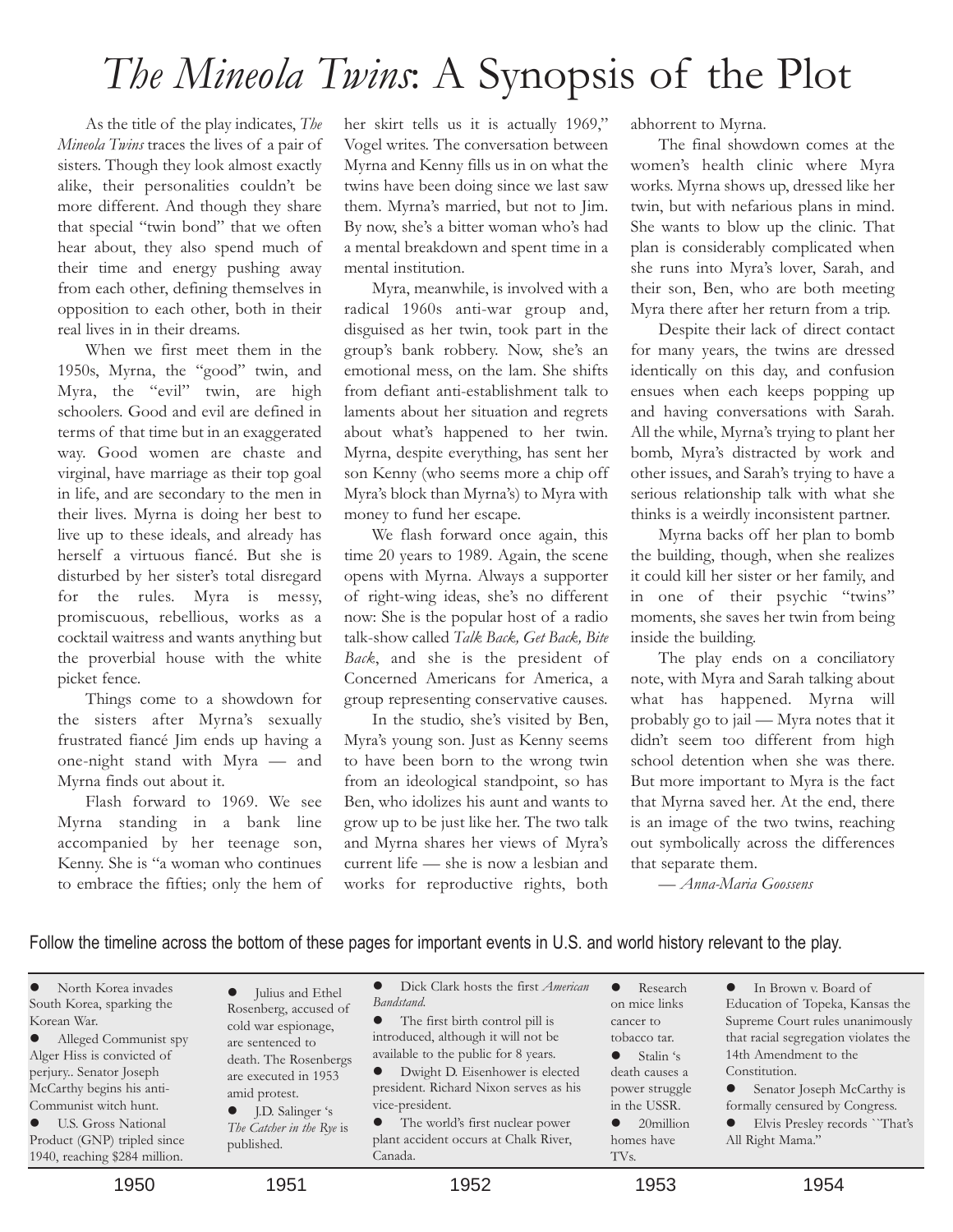### **Who Is Paula Vogel?**

Paula Vogel grew up in a working class family in Washington, DC. She first became enamored of the theater in a high school drama class; she spent three years as a stage manager, and began writing



plays in her senior year.

She attended Catholic University, and received her PhD in Theatre from Cornell University. Since 1985, she has been the director of the playwriting program at Brown University in Rhode Island. This program is now considered one of the country's best.

Paula Vogel's plays are provocative. They deal with complex social issues such as AIDS, sexual abuse, and gender stereotypes, in

equally complex ways. Her plays also defy traditional theatre logic—they often attempt to stage the impossible. They call the conventions of theater into question, in order to call society into question.

Vogel has written over 20 plays. Her plays have been performed at theatres throughout the US, Canada, England, Brazil, Chile and Spain, and have won her numerous awards. *The Baltimore Waltz*, a poignant satire of the AIDS epidemic, won an Obie (Off-Broadway Award) for Best Play in 1992. Her best known play, *How I Learned to Drive*, an exploration of the effects of sexual abuse, earned her the 1998 Pulitzer Prize.

#### In the scene shop

Labor estimates for *The Mineola Twins*: Scenery: 1375 man hours Props: 525 man hours Scenic painting: 235 man hours Assembling the set on stage, rigging, etc.: 160 man hours Striking the set after production: 90 man hours

Ray Kroc buys a hamburger franchise from the McDonald brothers and launches an empire of golden arches. Harland Sanders begins his Kentucky Fried Chicken franchise.

The U.S.S.R. organizes the Warsaw Pact to defend against the Western European Cold War alliance, NATO.

Disneyland, part of the empire Walt Disney built, opens in California, the first theme park in the US history of leisure.

 $\bullet$  In Montgomery, Alabama, a bus boycott organized by Martin Luther King brings the young preacher into the national eye.

**Elvis Presley tops the charts** with ``Love Me Tender,'' ``Hound Dog,'' and ``Heartbreak Hotel.'' **•** Allen Ginsberg publishes *Howl*, a classic of the beat

generation in American poetry and literature.

### *The Biology and Psychology of Twins*

Identical twins (monozygotic) result when a single fertilized egg splits after conception. The resulting twins are the same sex and genetically alike, with similar foot and hand prints, but different fingerprints and teeth marks.The egg then splits into two genetically identical halves. They share 100% of their genes.

In their book *The Sibling Bond*, Stephen P. Bank and Michael D. Kahn describe twins as:

...siblings who always have an innate sixth sense about one another, even to the extent that they think they magically know each other's thoughts, feelings, wishes and inner most secrets.

Twins offer striking illustrations of what can occur when boundaries of separateness between any siblings become fuzzy, when mirroring and fusing [of personalities] predominate. Fused by being put in the same playpen, bathed and fed together, and encouraged by their parents to stay and play together, twins become emotionally intertwined...

Twins can, however, develop serious problems with ego boundaries. Cycles of intense fighting and intense affection often dominate their relationship; yet they often appear to be unable to live without each other.

Many anecdotes exist about twins who are separated at birth. When reunited, these twins often arrive wearing the same clothes, or having similar haircuts. They often find that details of their lives are similar. They may have married persons with the same name, or chosen the same name for their children. They like the same foods and movies.

Such anecdotes have led to the common perception that twins have a special supernatural bond.

*— Megan Smithling*

**•** The Committee for a Sane Nuclear Policy (SANE), an anti-nuclear protest organization, is created.

**l** Jack Kerouac's *On the Road* is published, catapulting him into beat generation stardom.

**•** Inaugurating a new era in exploration, the U.S.S.R. launches Sputnik I and II, the first earth satellites. Space exploration becomes a new arena of Cold War competition.

**l** The U.S.S.R. sets off an international, space-age buzz when it launches a rocket with two monkeys on board.

• The doll industry gets a new major player when Barbie debuts. Barbie is created by the Handlers, a husband and wife team who found Mattel, Inc.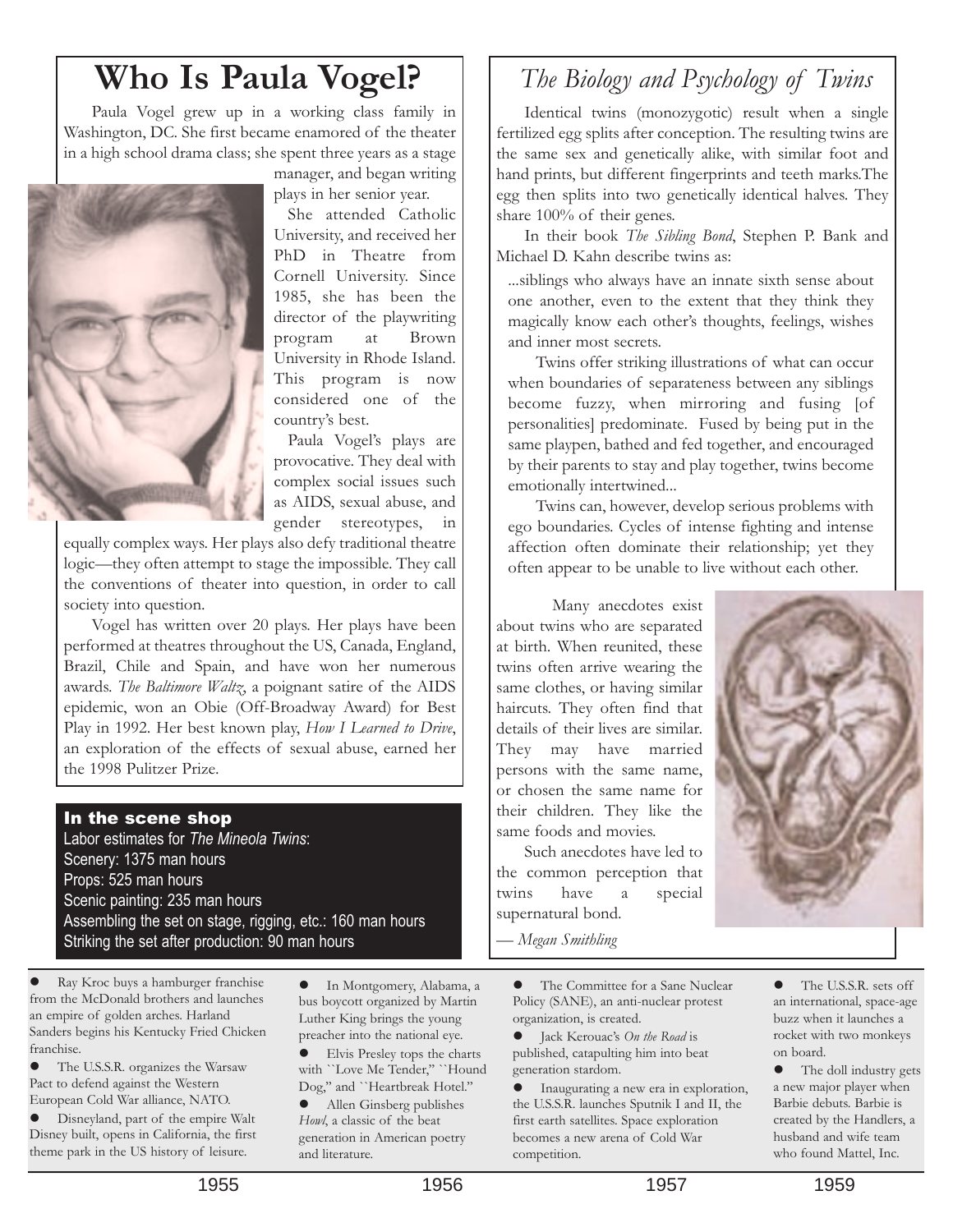# *The Mineola Twins* and the Principles of Camp

*camp: banaility, artifice, etc. sp extreme as to aumse or have a perversely sophisticated appeal — Webster's New World Dictionary*

*by Megan Smithling*

Bad wigs. "B" horror flicks. Men in drag. Tacky



B-Movies from the 1950s and 1960s, such as *Attack of the 50-foot Woman,* are treasured by many for their 'camp' value

accessories. What do these things have in common? These are all elements found in our current production of *The Mineola Twins,* and they can all be described as "campy."

Camp is an aesthetic sense. It is a way of seeing the world in terms of stylization. There are "campy" movies, clothes, furniture, songs, and personalities. Camp is a love of the exaggerated. It sees everything in quotation marks. A woman is a "woman" in a campy film. The stereotypical qualities that we think of as making up a woman or a man are blown out of proportion.

Camp is the clearest example of the metaphor of life as theater; it focuses on the roles we play in society. Camp can also make satirical political statements. By showing people or things as exaggerated, camp points up the ways in which we stereotype people and things in society. Like all good satire, camp uses humor to show us the darker side of life. We might laugh at the man wearing a woman's clothes, but camp can also cause us to think about the way in which we view women.

In *The Mineola Twins,* Paula Vogel uses the camp aesthetic to look at American history and the role of women in the



*Whatever Happened to Baby Jane?* is camp landmark.

1950s, 1960s, and 1980s. Bad wigs, women and men in drag, and overly exaggerated characters contribute to her critical examination of our own society.

Vogel wants to know: How do we look at the expectations that our society has for men and women? Have these expectations changed over time, or do they remain the same? What do we really think about these expectations? Do we look at them critically, or simply accept them for what they are? Vogel's play challenges us to look at these issues critically, and to have fun while doing it.

#### Post-show discussion questions

After you have seen the play, think about the following questions:

1. In her interview, director Danielle Sertz talked about the challenges facing the actors who had to play several different roles each. How well do you think the actors did that? Was each of the characters they created distinct? If yes, how did they do it? If no, what do you feel was missing?

2. Camp, and the idea of things being over-the-top and not strictly realistic, are viewed by Paula Vogel and the members of our creative team as important elements in making this play work. How do you feel about that? Do you agree? Why or why not?

3. What do you think of Paula Vogel's use of twins to tell her story?Do you think the play would have work equally well with non-twin siblings? Why or why not?

4. What do you think was the best thing about the play? What was the worst? Given what you have read about the background of the play and the creative teams' aims in bringing it to the stage, what would you have done differently if you were in charge?

| Democrat<br>$\blacksquare$ |
|----------------------------|
| John F.                    |
| Kennedy                    |
| defeats                    |
| Republican                 |
| Vice-President             |
| Richard Nixon              |
| to win the                 |
| presidential               |
| election.                  |
|                            |

- The Berlin Wall is built in East Germany to stop refugees escaping from East to West Berlin.
- **.** Soviet cosmonaut Yuri Gagarin is the first man to travel in space when he orbits the earth in *Vostok I* for 89.1 minutes on April 12th.
- l Bob Dylan, originally named Robert Zimmerman, is discovered singing in Greenwich Village. His songs become symbolic of the civil rights movement and the hippie culture.
- **•** The Freedom Rides in Alabama attempt to overturn southern segregation in the civil rights movement.
- $\bullet$  American surveillance discovers Soviet missiles installed in Cuba. During the Cuban Missile Crisis, the possibility of nuclear war raises its head.
- **.** Marine Corps pilot John Glenn is the first American in space.
- **•** President John F. Kennedy sends federal troops to enforce integration at the University of Mississippi.
- **.** John F. Kennedy is assassinated on November 22nd in Dallas, Texas. Vice-President Lyndon B. Johnson takes office.
- **•** Martin Luther King, Jr., delivers his famous, ``I have a dream'' speech.
- **•** The Beatles get their first U.S. hit with "I Wanna Hold Your Hand."
- **•** Congress votes to guarantee women equal pay for equal work, and feminist Betty Friedan publishes *The Feminine Mystique,* starting the Feminist Movement.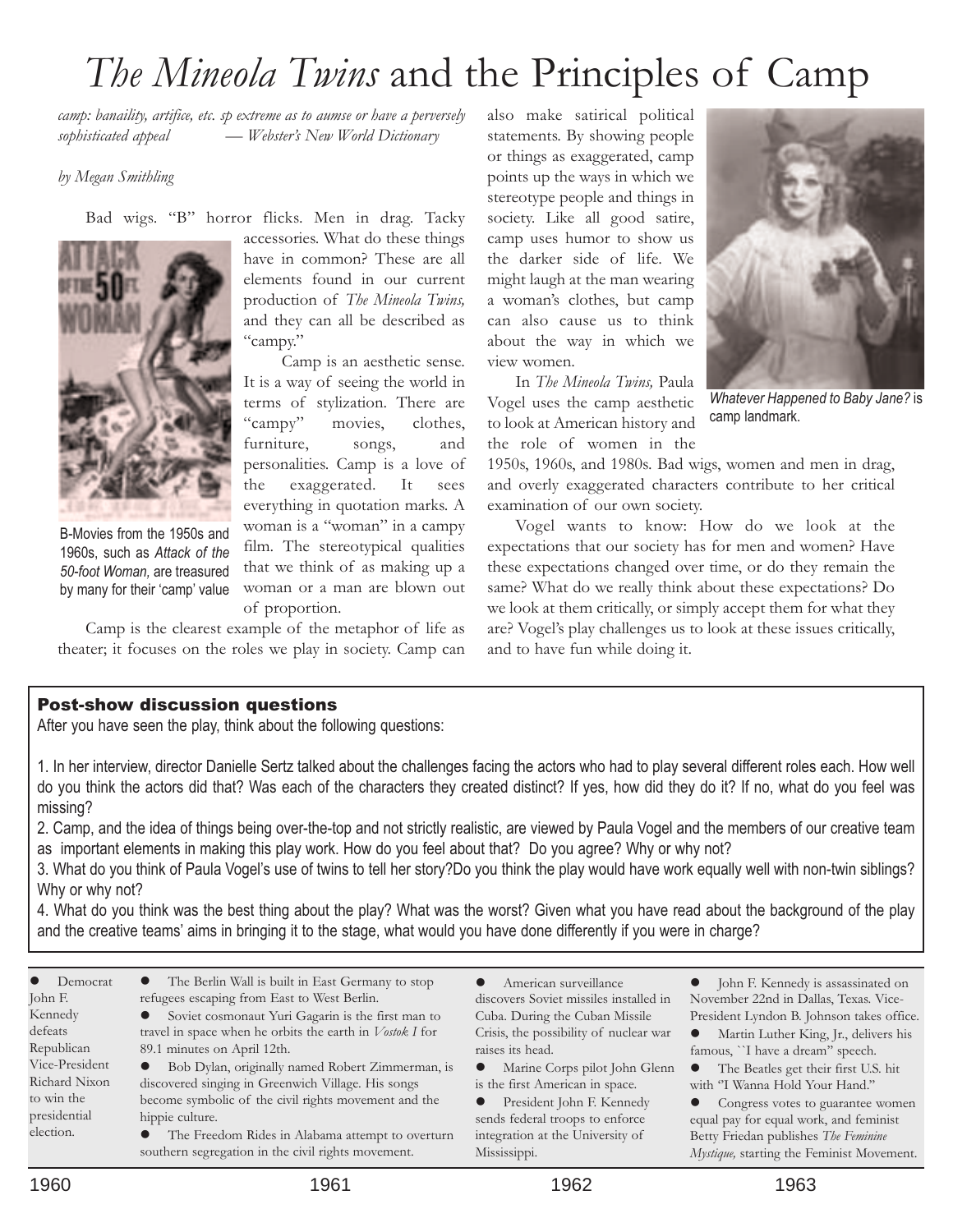# An Interview with Director Danielle Sertz

*The Mineola Twins* was proposed as a part of the UMass Theater production season by Danielle Sertz, a graduate student in our directing program, as her thesis production. Sertz has been a fan of Paula Vogel, and this play, for some time, and is pleased to be able to bring the play to the stage.

Here, she talks with Megan Smithling, the production dramaturg, about the work behind the show.

#### **M: What is your most important job as a director?**

D: As a director, my job is to tell a story. So I help actors find ways to clarify what it is their characters want and their relationships to one another, so that we care about what happens to them in that story.

#### **M: So as a storyteller, which elements in** The Mineola Twins **stand out to you as the most important?**

D: I want to show how the sisters hurt one another, knowingly and unknowingly. And how they need each other at the same time. Of course, this is only made more difficult by the fact that they're played by the same person.

#### **M: What are the challenges of that? Everyone in this play doubles roles at least once. Does that affect way the actors work on their roles?**

D: As an actor, your resource is yourself. So as an actor, your first instinct is to find things completely similar and completely different from yourself. In this play, the characters are extreme, but sometimes I'm asking the actors to find a middle ground with their physical and vocal qualities.

For example, both the twins are strong people. So you can't play them strong and weak. You have to find two different ways of being strong.

**M: The style of this play is very specific. Paula Vogel even specifies that in the script. She says "This play can be done in two ways: 1. with good wigs, 2. with bad wigs. I prefer the second." What does that mean to this production?**

l North Vietnam attacks United States naval destroyers in the Gulf of Tonkin, prompting Congress to pass the Gulf of Tonkin Resolution, which authorizes President Lyndon Johnson to ``take all necessary measures'' and later justifies massive military buildup in Vietnam.

The Civil Rights Bill is passed on July 2.

The Surgeon General releases a report that links smoking to lung cancer; despite warnings, cigarette smoking increases.

**•** The war in Vietnam escalates, and American bombing of North Vietnam begins.

 $\bullet$  At the University of Michigan, a ``teach-in'' to protest the Vietnam War heralds the beginning of the anti-war movement.

In fashion, the miniskirt, designed by Mary Quant, appears in London and will soon be all the rage — thanks to the pantyhose.

D: We're spoofing campy horror films of the 1950s and 1960s. This plays up the stereotypes, and we're able to find the horrific in common everyday things. It's a heightened, broad acting style, similar to what's found in classic musical theatre, like *Oklahoma* or *The Music Man.* What's different about musicals and what we're doing is that the musicals didn't acknowledge that they were over-the-top.

With our play, there's a subtle awareness that we're using these stereotypes knowingly to question their validity. We're asking questions: " If a woman doesn't behave according to society's idea of a "woman," then what **is** she?

#### **M: Paula Vogel spoke at the University of Massachusetts, Amherst last year, as a part of the Rand Lecture series. You were able to meet and talk with her. What was that like?**

D: She's a very accessible person. She was smart, funny, and really giving to all of the students that she met, including me. Paula Vogel is very inspirational in that if she thinks it's true, she won't hesitate to say it, no matter how taboo.

In talking about the play, she got very excited about the campy films, the forms she was spoofing. She wanted to talk about these movies and how fun they are. The style of the piece she had created was the most interesting to her.

#### Material costs

Estimated materials needed to build scenery for the show Wood: 480 board feet of dimension lumber Plywood: 432 sq ft. Muslin/canvas: 600 sq ft. Glue: 2 gallons Screws: 12 pounds various sizes Nails/air staples: 5 pounds various sizes 40 hinges Bolts with nuts and washers: 325 Steel tube: 280 feet. Paint: 12 gallons Fire proofing: 4 gallons 50 swivel casters

**•** Bombing of North Vietnam escalate despite questions from some.

**•** The National Organization for Women (NOW), led by feminist Betty Friedan, is formed.

• Mao Zedong begins the Cultural Revolution in China to purge disaffected party leaders and kindle the revolutionary spirit of the Communist party.

**•** Anti-war sentiment increases in the United States: Martin Luther King, Jr., encourages draft evasion, more than 100,000 people demonstrate in New York, and 647 people are arrested out of about 150,000 who protest outside the Pentagon. Despite public outcry, more troops are deployed.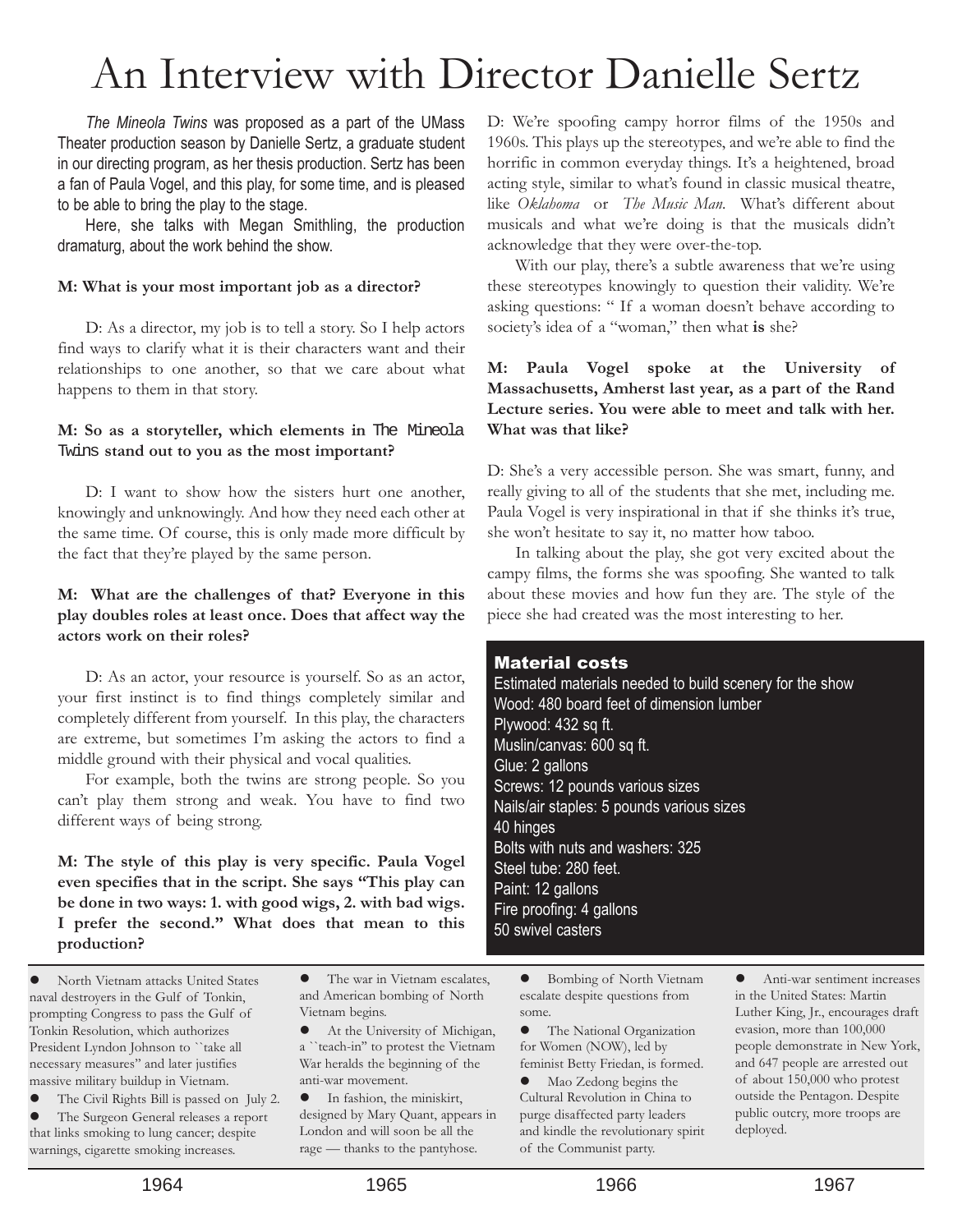

Thom Kendall/University Photo Services

When director Danielle Sertz decided to bring *The Mineola Twins* to the UMass stage, she decided to follow playwright Paula Vogel's suggestion that it be done in a campy way, with over-the-top costumes and bad wigs. But this publicity photo, featuring lead actress Anne McDonnell, should give you some idea of the direction this show is heading in, visually. Anne is playing two characters — Myra and Myrna, the twins — and will need to use the wigs and costumes in her efforts to switch from role to role, sometimes within a single scene.

#### Fact!

In a non-musical production, on average, it takes 30 people off stage for every actor on stage to get the show done. In a musical the average drops to 18 due to the large number of people in the chorus.

#### Costumes and Wigs

Interesting facts about costumes and wigs for our production of *The Mineola Twins*

Number of wigs: 18

Number of wigs worn by lead actress Anne McDonnell throughout the play: 6

Number of costume changes: 35

Number of costume changes for Anne McDonnell: 14

Number of sets of fake breasts for "Myrna" character: 4

Fastest costume change: 35 seconds

Cheapest costume item in the show: 99-cent "bank robber" stocking cap

Amount of fabric in the skirt Myrna wears in the first scene: 6 yards To help Anne change from Myrna to Myra after the first scene, her entire costume, including bra, blouse, bowtie, skirt, slip and apron comes off in one piece with a big zipper.

At one point, the dancers in the show are "underdressed" (wearing all of the clothes) four scenes ahead.

Cheerleading pompoms are being made to order by a pompom company to match the costumes and set.

Some sources of inspiration for costume designer Nellica Rave: 1950s home economics textbooks, late-1960s detective movies, and *Family Ties*' Alex P. Keaton.

#### Class Exercise

In *The Mineola Twins*, Paula Vogel uses negative and positive stereotypes to examine recent history and how we look at men's and women's roles in our society. In this exercise, let's look at those stereotypes are and how they have changed — or not — over the decades.

On a sheet of paper, draw two columns, one for positive stereotypes, and one for negative stereotypes. Now, for the 1950s, brainstorm and list as many of each as you can find. Pay particular attention to stereotypes about men and women. Do the same thing for each remaining decade of the 20th century.

How have the stereotypes changed. How do stereotypes about men and women from the 1950s compare to those from the 1990s? Can you draw any conclusions about how those changes relate to the stereotypes we have about those decades in general? Finally, although stereotypes may have some basis in reality, often, they are exaggerated or untrue. Can you make any guesses about the truth or untruth about some of the stereotypes you have listed?

An overwhelming North Vietnamese attack on South Vietnamese cities called the Tet Offensive is a turning point in the war. In the South Vietnam village of My Lai, American soldiers kill over 300 men, women, and children.

Inspired by Students for a Democratic Society, Columbia University students stage a sit-in, closing down the university in protest. l Richard Nixon is inaugurated president of the United States and announces the beginning of troop withdrawal from Vietnam. Strategic Arms Limitation Talks (SALT) begin between the United States and the U.S.S.R., as President Nixon tries to control the nuclear arms race and promote a policy of détente.

l Neil Armstrong becomes the first man to walk on the moon when he exits the lunar capsule *Apollo 11* with the famous words ``One small step for man, one giant leap for mankind.''

l The gay rights movement begins in New York with the Stonewall Inn Riot, protesting a police raid of a dance club and bar in Greenwich Village.

**•** The Woodstock music festival stretches for four days.

After Lech Walesa leads a strike by shipyard workers, Poland's Solidarity Party becomes an independent labor union, the first in the sphere of Soviet influence.

l Cigarette sales exceed \$600 billion. Smoking among adults has declined but is rising for teenage girls.

l Republican Ronald Reagan, former actor and California governor, ousts incumbent president Jimmy Carter. Inflation is running at double-digits.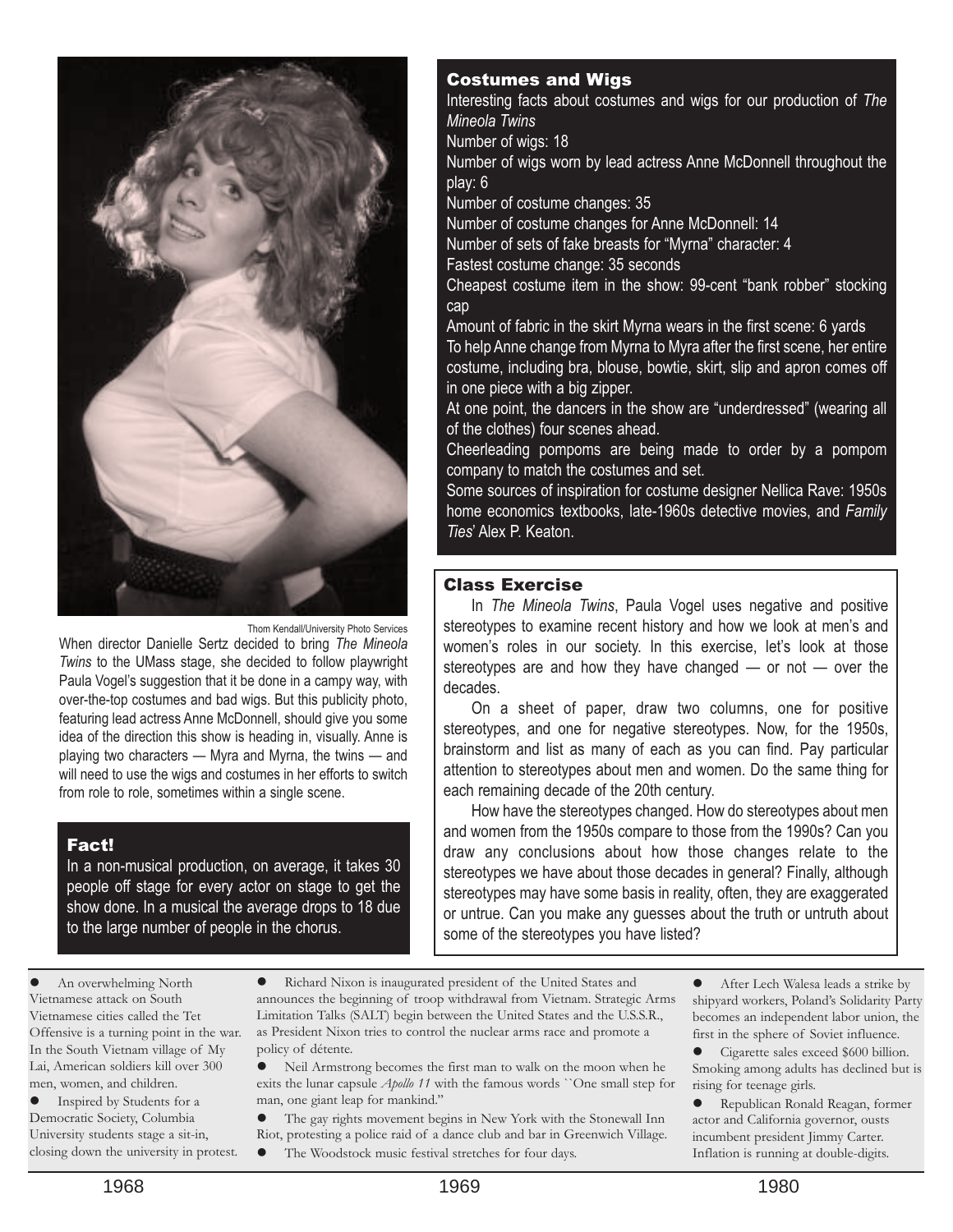## Women's Legal, Political and Cultural Position in History

Throughout most of history, women generally have had fewer legal rights and career opportunities than men. Wifehood and motherhood were regarded as women's most significant professions. In the 20th century, however, women in most nations won the right to vote and increased their educational and job opportunities. Perhaps most important, they fought for and to a large degree accomplished a reevaluation of traditional views of their role in society.

#### **Early Attitudes Towards Women**

 $\bullet$  Since early times women have been uniquely viewed as a creative source of human life. Historically, however, they have been considered intellectually inferior to men and a major source of temptation and evil. In Greek mythology, a woman, Pandora, opened the forbidden box and brought plagues and unhappiness to mankind. Christianity's Eve gets blamed for causing humanity's expulsion from Eden by eating the forbidden fruit.

❖ Early Christian theology perpetuated these views. St. Jerome, a 4th-century Latin father of the Christian church, said: "Woman is the gate of the devil, the path of wickedness, the sting of the serpent, in a word a perilous object." Thomas Aquinas, the 13th-century Christian theologian, said that woman was "created to be man's helpmeet, but her unique role is in conception . . . since for other purposes men would be better assisted by other men."

◆ Nevertheless, when they were

allowed personal and intellectual freedom, women made significant contributions. During the Middle Ages nuns played a key role in the religious life of Europe. Whole eras were influenced by women rulers, such as Queen Elizabeth of England in the 16th century, Catherine the Great of Russia in the 18th century, and Queen Victoria of England in the 19th century.

#### T**he Weaker Sex?**

Women were long considered naturally weaker than men, squeamish, and unable to perform work requiring muscular or intellectual development. In most pre-industrial societies, for example, domestic chores were relegated to women, leaving "heavier" labor such as hunting and plowing to men —ignoring the fact that caring for children, as milking cows and washing clothes also required heavy, sustained labor. Research now suggests that women have a greater tolerance for pain, live longer and are more resistant to many diseases.

 $\bullet$  Maternity, the natural biological role of women, has traditionally been regarded as their major social role as well. The resulting stereotype that "a woman's place is in the home" has largely determined the ways in which women have expressed themselves. Today, contraception and, in some areas, legalized abortion have given women greater control over the number of children they will bear. However, the cultural pressure for women to become wives and mothers still prevents many talented women from finishing college or pursuing careers.

v Traditionally, a middle-class girl in Western culture tended to learn from her mother's example that cooking, cleaning, and caring for children was the behavior expected of her when she grew up. Tests made in the 1960s showed that the scholastic achievement of girls was higher in the early grades than in high school. The major reason given was that girls' own expectations declined because neither their families nor their teachers expected them to prepare for a future other than that of marriage and motherhood.

❖ Women obtained 19 percent of all undergraduate college degrees at the beginning of the 20th century. By 1984, the figure had increased to 49 percent.

#### **The Legal Status of Women**

The myth of the natural inferiority of women greatly influenced the status of women in law. During the early history of the United States, a man virtually owned his wife and children as he did his material possessions.

During the 1960s several federal laws improving the economic status of women were passed. The Equal Pay Act of 1963 required equal wages for men and women doing equal work. The Civil Rights Act of 1964 prohibited discrimination against women by any company with 25 or more employees.

 $\bullet$  Despite the Equal Pay Act of 1963, women in 1970 were paid 45 percent less than men for the same jobs; in 1988, 32 percent less.

◆ Working women often faced continued on back

| IBM sells its first personal computer. The operating system, MS-DOS, was<br>$\bullet$<br>developed by Bill Gates's Microsoft.<br>AIDS (Acquired Immune Deficiency Syndrome) begins to be recognized as an<br>$\bullet$<br>epidemic.<br>Both Pope John Paul II and President Reagan are wounded in assassination<br>attempts. U.S. press secretary James Brady, severely wounded in the latter attack, will<br>become the namesake of a bill advocating greater gun control.<br>Sandra Day O'Connor becomes the first woman to sit on the U.S. Supreme Court.<br>$\bullet$<br>Subsequent changes, such as the appointment of Anthony Scalia to the Court and of<br>William Rehnquist to Chief Justice, mark a turning to a more conservative judicial stance. | $\bullet$ U.S.<br>Surgeon<br>Everett<br>Koop<br>denounces<br>cigarette<br>smoking. | $\bullet$ Cellular<br>phones first appear<br>in the U.S.<br>Crack debuts.<br>This addictive<br>substance spells<br>disaster for many<br>American people<br>and communities. | Apple Computer, founded<br>by Stephen Wozniak and Steven<br>Jobs, releases the Macintosh<br>personal computer.<br>President Ronald Reagan is<br>re-elected. His Democrat<br>opponents are Walter Mondale<br>and Geraldine Ferraro, the first<br>woman to run for vice-president<br>from a major political party. |
|--------------------------------------------------------------------------------------------------------------------------------------------------------------------------------------------------------------------------------------------------------------------------------------------------------------------------------------------------------------------------------------------------------------------------------------------------------------------------------------------------------------------------------------------------------------------------------------------------------------------------------------------------------------------------------------------------------------------------------------------------------------|------------------------------------------------------------------------------------|-----------------------------------------------------------------------------------------------------------------------------------------------------------------------------|------------------------------------------------------------------------------------------------------------------------------------------------------------------------------------------------------------------------------------------------------------------------------------------------------------------|
| 981                                                                                                                                                                                                                                                                                                                                                                                                                                                                                                                                                                                                                                                                                                                                                          | $\mathcal{A}$ 81                                                                   | 1983                                                                                                                                                                        | 1984                                                                                                                                                                                                                                                                                                             |